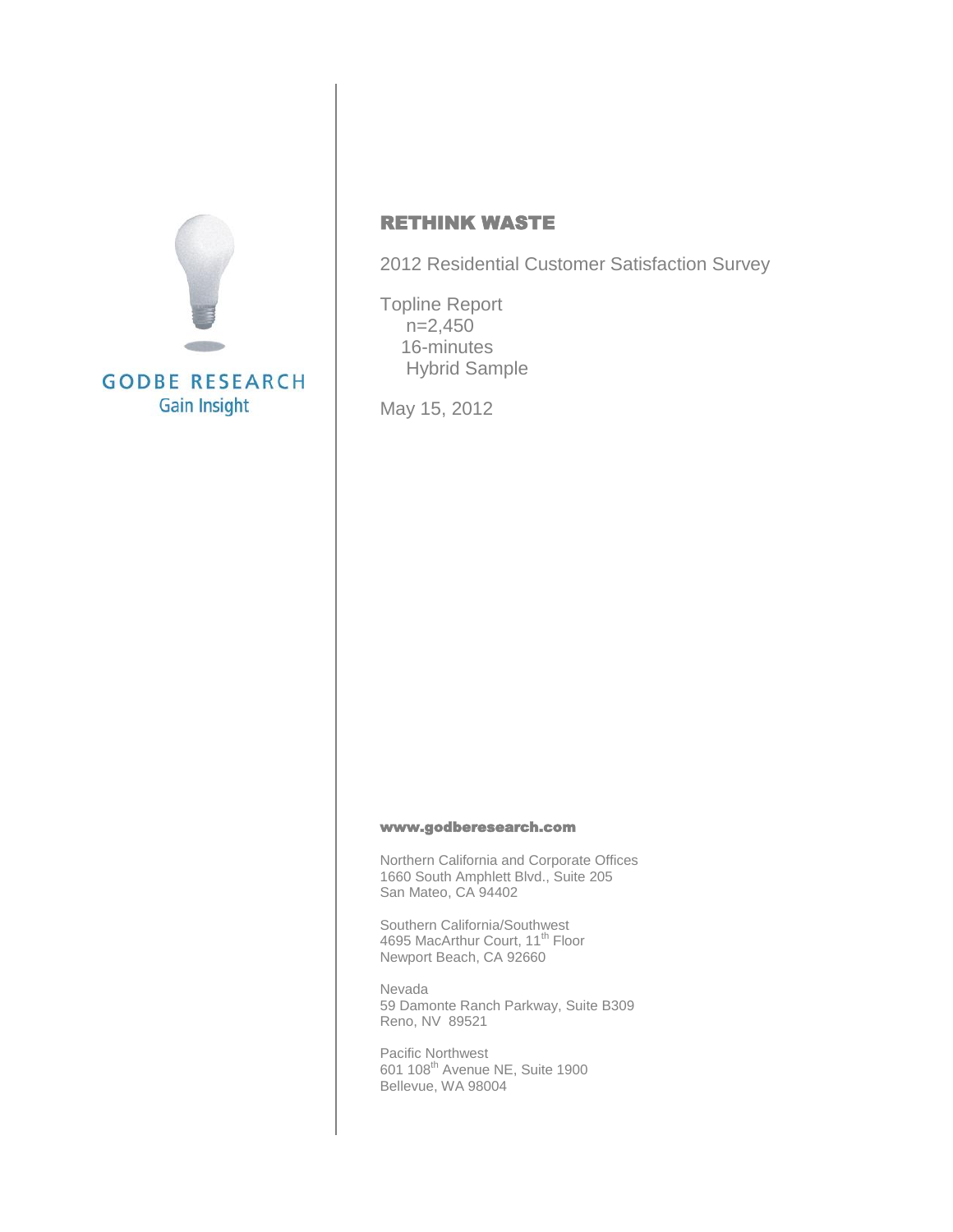## SURVEY METHODOLOGY

Godbe Research was commissioned by Rethink Waste to conduct a survey to assess awareness and customer satisfaction. The survey was also designed to: (a) gauge awareness and satisfaction with the CartSMART program, recycling, composting, and household hazardous waste collection services; and (b) assess the overall satisfaction with Rethink Waste's customer service.

#### Survey Methodology

Godbe Research conducted a total of 2450 interviews representing approximately 296,277 adults age 18 and older within the Rethink Waste jurisdiction. Included in this sample was a subsample of approximately 183,640 voters. Additionally, in order to eliminate renters and condo owners whose building maintenance staff people are responsible for setting out the carts, respondents were screen to eliminate these groups. The error rate for the study is plus or minus 2.0%. Interviews were conducted from April 21 through May 6, 2012. The average interview time was approximately 16 minutes.

Once collected, the sample of voters was compared with the respective voter population within the selected RethinkWaste jurisdictions to examine possible differences between the demographics of the sample and the actual universe of voters. The data were weighted to correct these differences, and the results presented are representative of the population characteristics of the jurisdiction in terms of demographics.

#### Questionnaire Methodology

To avoid the problem of systematic position bias, where the order in which a series of questions is asked systematically influences the answers, several questions in the survey were randomized such that the respondents were not consistently asked the questions in the same order. The series of items in Questions 13, 18 and 23 were randomized to avoid such position bias.

#### Mean Scores and Rounding

In addition to the percentage breakdown of responses to each question, results for the questions relating to frequency of use for green cart (Q13) and overall satisfaction (Q23) include mean scores. For example, to derive the frequency of use of the green cart (Q13), a number value is first assigned to each response category (in this case, "All the Time/Regularly" =  $+3$ , "Sometimes" =  $+2$ , "Hardly Ever" =  $+1$ , and "Never" = 0. The number values that correspond to respondents' answers were then averaged to produce a final score that reflects the overall score for that issue. The resulting mean score makes the interpretation of the data considerably easier. Responses of "Don't Know" (DK/NA) were not included in the calculations of the mean scores for any question.

Conventional rounding rules are used in this report (.5 or above was rounded up, and .4 or below was rounded down). As a result, the percentages may not add up to 100 percent.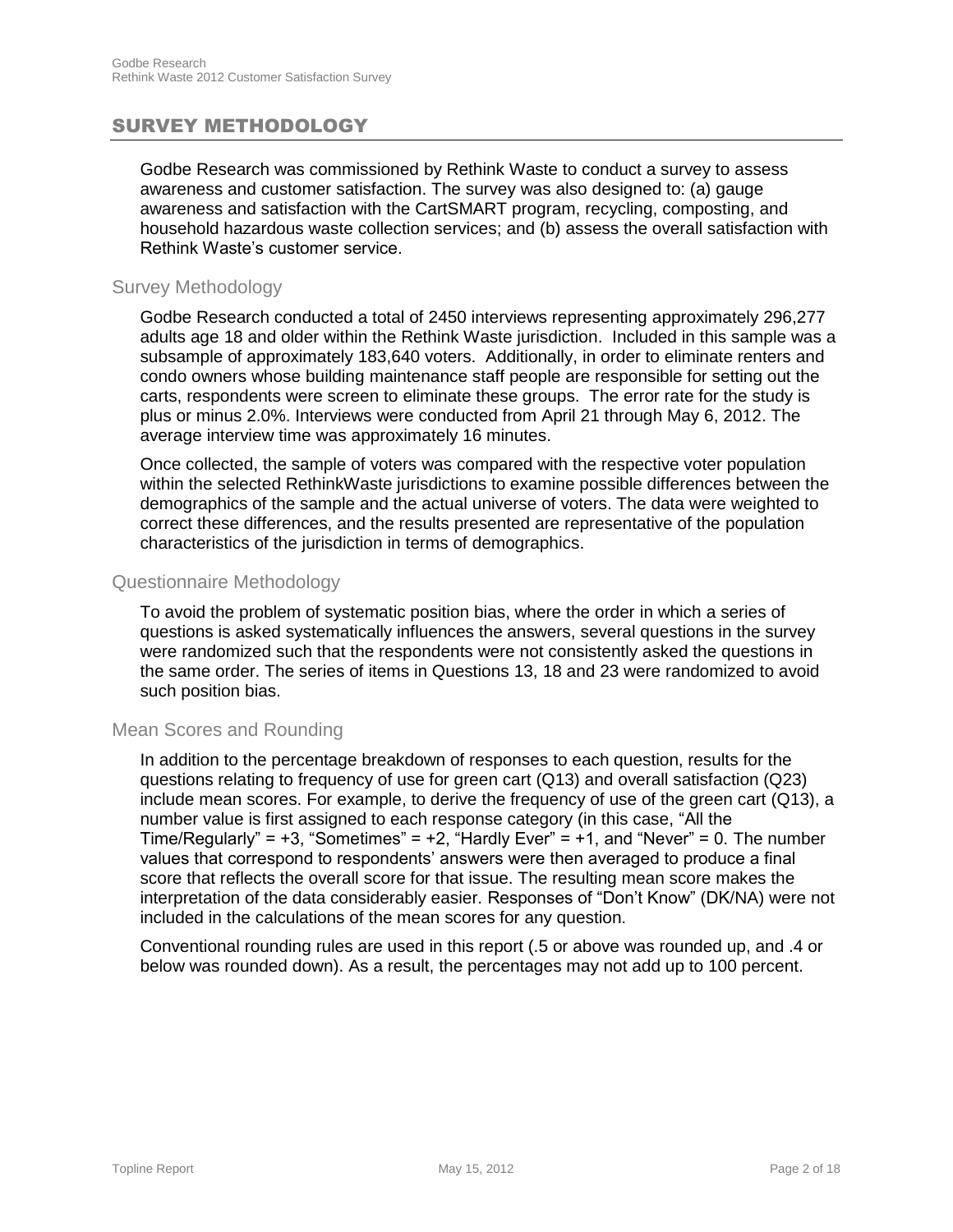## OVERALL AWARENESS & SATISFACTION

1. Do you know the name of the company that provides your recycle, compost and garbage services?

| RethinkWaste                                      | 1.9%   |
|---------------------------------------------------|--------|
| Recology                                          | 75.1%  |
| South Bayside Waste Management Authority or SBWMA | 1.9%   |
| <b>Allied Waste</b>                               | 3.5%   |
| <b>BFI</b>                                        | 3.9%   |
| My city or town                                   | 1.5%   |
| <b>Green Waste</b>                                | $.1\%$ |
| Other                                             | $.4\%$ |
| DK/NA                                             | 11.9%  |

2. Do you think that your recycle, compost and garbage services are a good value for the money you pay?

| Yes, good value       | 67.0% |
|-----------------------|-------|
| <b>Mixed opinions</b> | 14.3% |
| No, not a good value  | 11.8% |
| DK/NA                 | 6.9%  |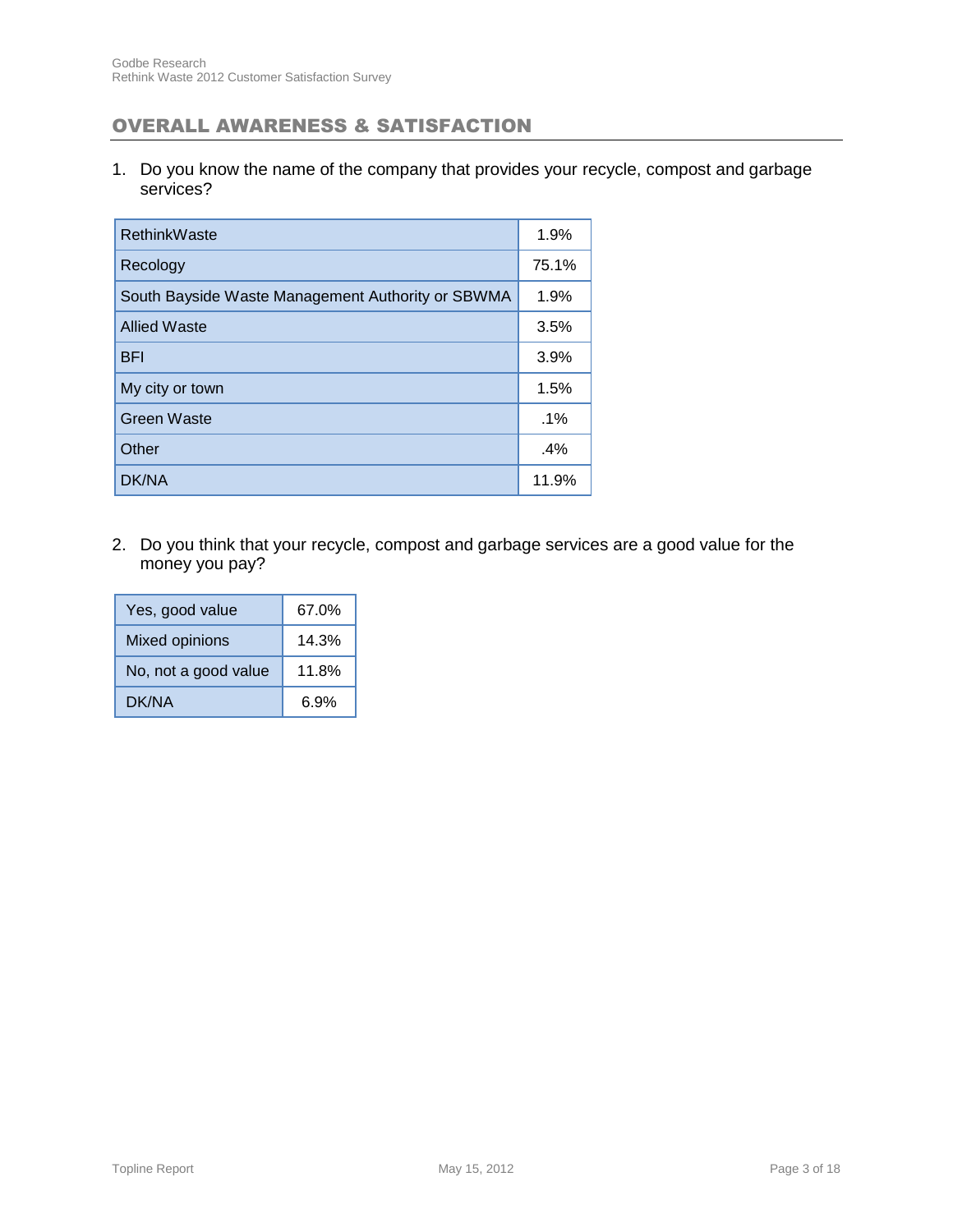## CartSMART AWARENESS & SATISFACTION

3. As you may know, the new CartSMART program began in January 2011. This program includes a black garbage cart, a blue recycling cart, and a green compost cart. Generally speaking, are you satisfied or dissatisfied with the CartSMART program? Is that very or somewhat [satisfied/dissatisfied]?

| Very satisfied                     | 64.6% |
|------------------------------------|-------|
| Somewhat satisfied                 | 23.6% |
| Neither satisfied nor dissatisfied | 3.8%  |
| Somewhat dissatisfied              | 4.3%  |
| Very dissatisfied                  | 2.1%  |
| DK/NA                              | 1.5%  |

4. [If Q3 = Somewhat dissatisfied or very dissatisfied, ask:] Why is that

| Quality of program  | 15.9% |
|---------------------|-------|
| Cost of program     | 41.4% |
| Carts are too big   | 11.1% |
| Carts are too small | 12.7% |
| Confused            | 5.0%  |
| Smell               | .5%   |
| Other               | 12.9% |
| DK/NA               | .5%   |

5. Generally speaking, how full is your garbage cart, that is the black cart, on the day it is picked up by Recology? Would you say it is:

| Completely full            | 43.7% |
|----------------------------|-------|
| Three quarters full        | 29.9% |
| Half full                  | 18.4% |
| One quarter full           | 4.7%  |
| Less than one-quarter full | 1.3%  |
| DK/NA                      | 1.9%  |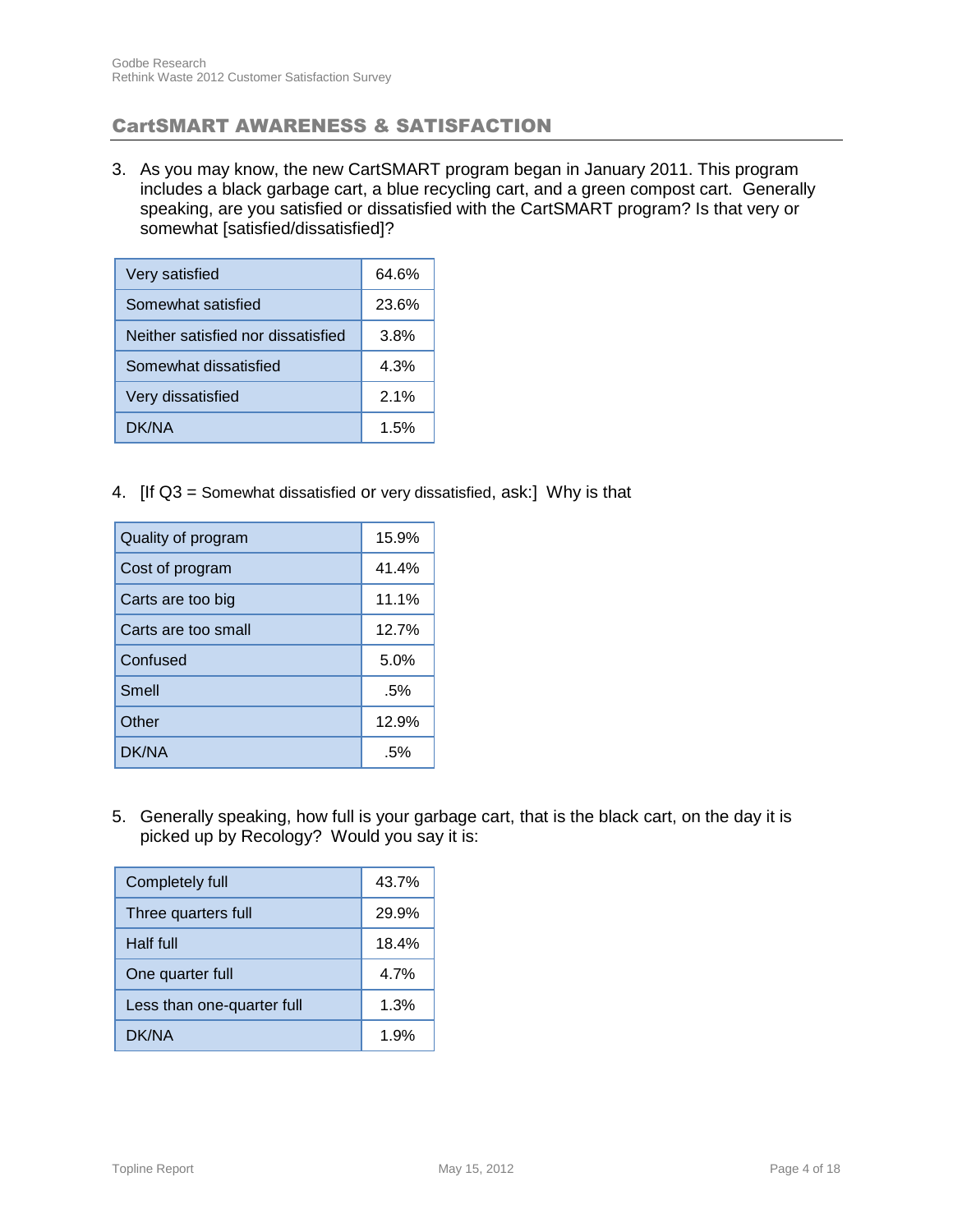## RECYCLING AWARENESS & SATISFACTION

6. As you know, the new CartSMART program began in January 2011 and it includes a recycling cart. Generally speaking, are you satisfied or dissatisfied with the recycling program? Is that very or somewhat [satisfied/dissatisfied]?

| Very satisfied                     | 73.2% |
|------------------------------------|-------|
| Somewhat satisfied                 | 19.3% |
| Neither satisfied nor dissatisfied | 3.0%  |
| Somewhat dissatisfied              | 2.5%  |
| Very dissatisfied                  | 1.3%  |
| DK/NA                              | 7%    |

7. [If Q6 = Somewhat dissatisfied or very dissatisfied, ask:] Why is that?

| Quality of program   | 7.9%  |
|----------------------|-------|
| Cost of program      | 36.5% |
| Carts are too big    | 14.7% |
| Frequency of program | 11.7% |
| Carts are too small  | 11.1% |
| Confused             | 2.9%  |
| Other                | 14.6% |
| DK/NA                | 7%    |

8. How frequently do you set out your recycling for pick up?

| Weekly               | 84.9%  |
|----------------------|--------|
| Every other week     | 11.6%  |
| Monthly              | 2.6%   |
| Don't recycle        | 2%     |
| Don't have recycling | $.1\%$ |
| DK/NA                | 7%     |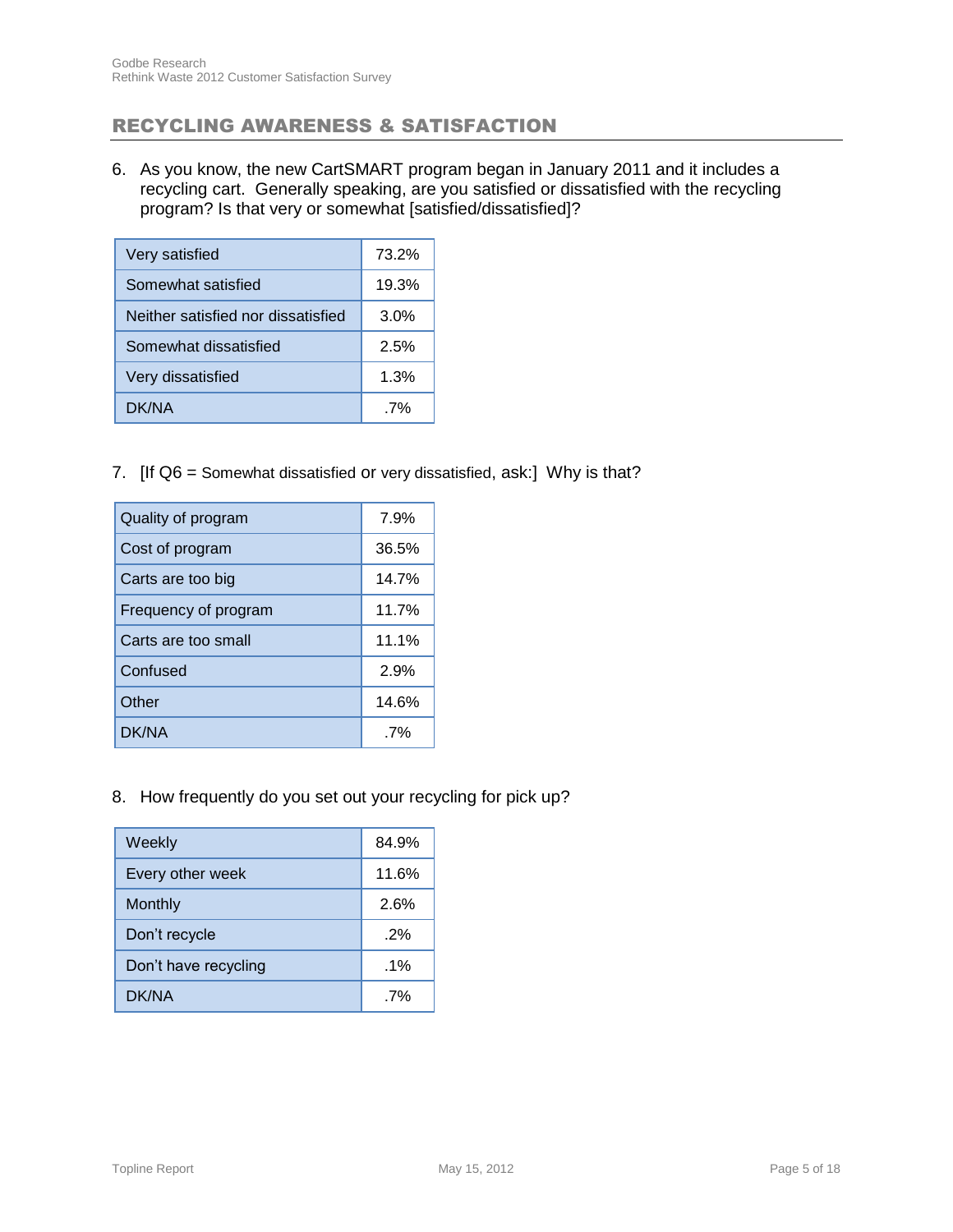9. Generally speaking, how full is your recycling cart, that is the blue cart, on the day it is picked up by Recology? Would you say it is:

| Completely full            | 39.3%  |
|----------------------------|--------|
| Three quarters full        | 35.4%  |
| <b>Half full</b>           | 20.1%  |
| One quarter full           | 3.4%   |
| Less than one-quarter full | $.4\%$ |
| DK/NA                      | 1.4%   |

10. Would you say that the frequency of your recycling pick up meets your needs, is not picked up often enough, or is picked up too often?

| Meets your needs              | 89.5% |
|-------------------------------|-------|
| Is not picked up often enough | 4.8%  |
| Is picked up too often        | 4.9%  |
| DK/NA                         | .9%   |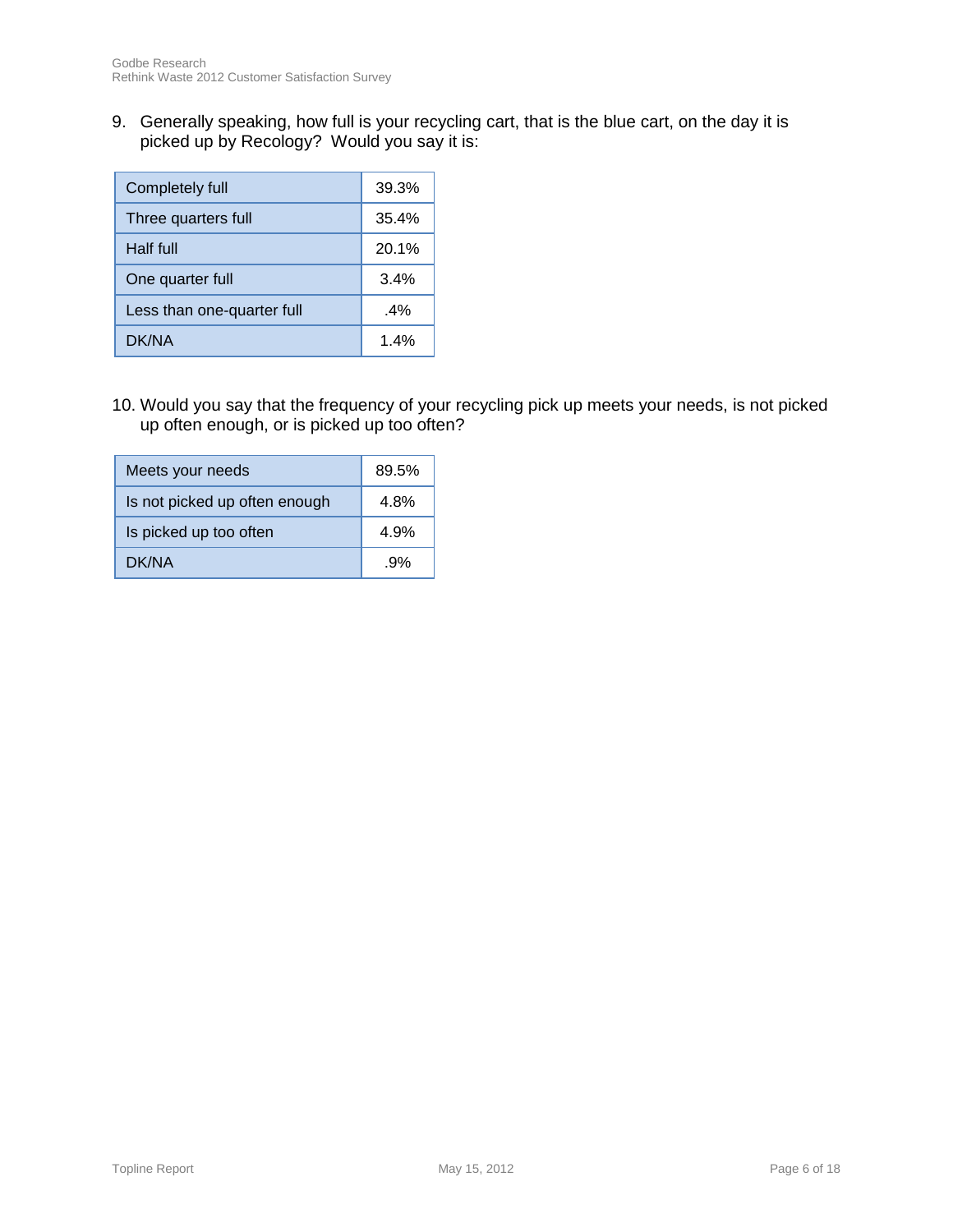## COMPOSTING AWARENESS & SATISFACTION

11. As you know the new CartSMART program began in January 2011. This service includes a compost cart and a kitchen pail. Generally speaking, are you satisfied or dissatisfied with the composting program? Is that very or somewhat [satisfied/dissatisfied]?

| Very satisfied                     | 61.8% |
|------------------------------------|-------|
| Somewhat satisfied                 | 20.5% |
| Neither satisfied nor dissatisfied | 7.9%  |
| Somewhat dissatisfied              | 3.3%  |
| Very dissatisfied                  | 1.7%  |
| DK/NA                              | 4.9%  |

12. [If Q11 = Somewhat dissatisfied or very dissatisfied, ask:] Why is that

| Quality of the service                     | 12.5% |
|--------------------------------------------|-------|
| Cost of the service                        | 20.4% |
| Carts are too big                          | 10.4% |
| Too messy/dirty/when add food scraps/smell | 31.4% |
| Carts are too small                        | 9.1%  |
| Confused                                   | 1.5%  |
| Other                                      | 13.0% |
| DK/NA                                      | 1.6%  |

13. Now I'm going to read a list of compostable items that can go into the green cart. Here's the (first / next) one \_\_\_\_\_\_\_\_, do you put this kind of material in your in your green, compost cart all the time, sometimes, hardly ever, or never?

|                                                                          | Mean<br>Score | All the Time/<br>Regularly | <b>Sometimes</b> | Hardly<br>Ever | <b>Never</b> | DK/NA |
|--------------------------------------------------------------------------|---------------|----------------------------|------------------|----------------|--------------|-------|
| A. Food and table scraps                                                 | 2.08          | 54.0%                      | 17.7%            | 4.7%           | 20.7%        | 3.0%  |
| B. Pizza boxes                                                           | 1.64          | 39.3%                      | 15.3%            | $8.0\%$        | 32.9%        | 4.4%  |
| C. Food and beverage soiled<br>paper plates, cups, napkins and<br>towels | 1.95          | 45.7%                      | 22.0%            | 7.0%           | 22.0%        | 3.3%  |
| D. Yard clippings                                                        | 2.50          | 70.7%                      | 12.5%            | 3.1%           | 9.9%         | 3.8%  |

Computation of Mean Scores:

"All the Time/Regularly" =  $+3$ , "Sometimes" =  $+2$ , "Hardly Ever" =  $+1$ , and "Never" = 0.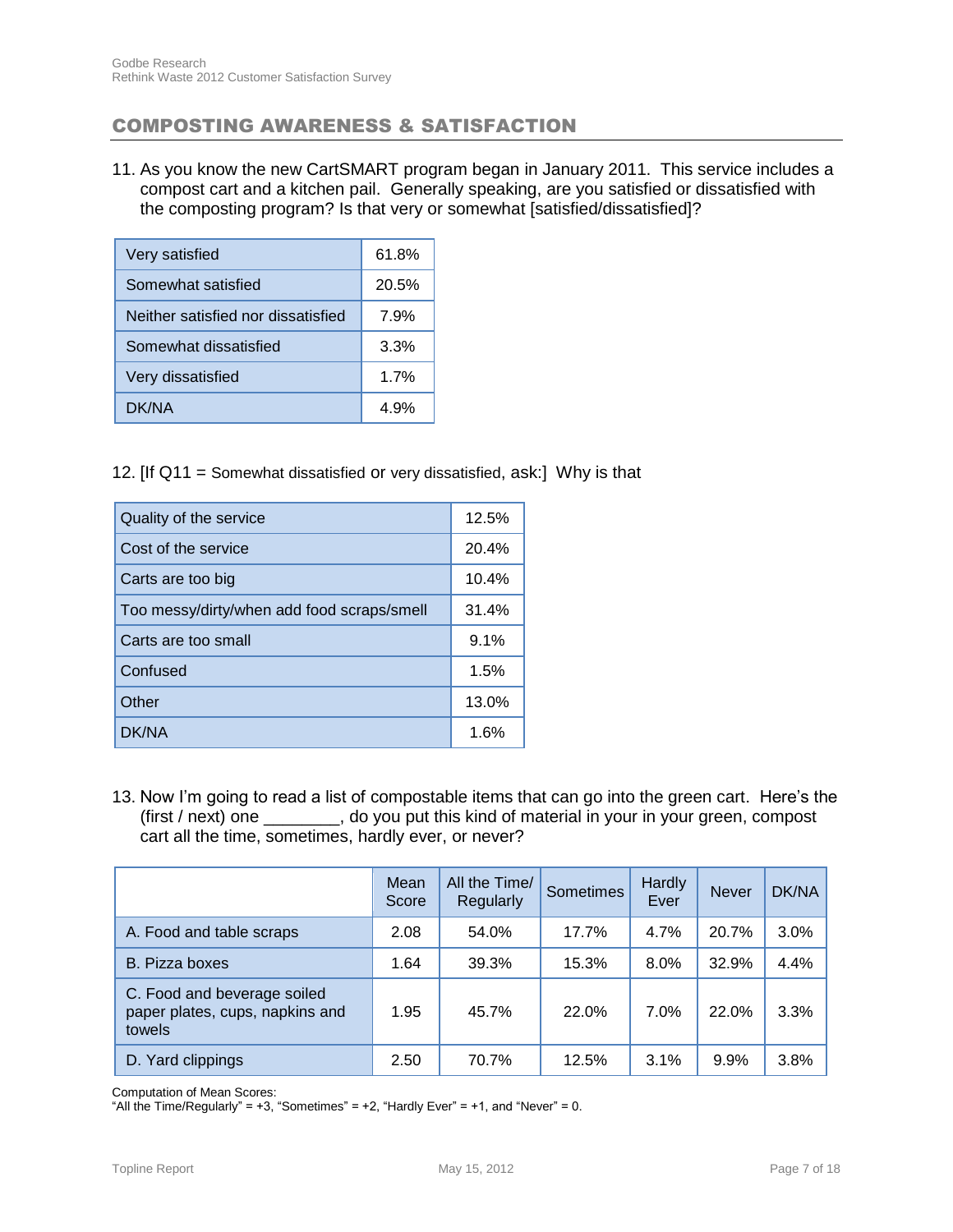14. [If Q13A TO D = Hardly ever or never, ask:] Why don't you put < items from Q13 > in your green compost cart?

| A. Food and table scraps                 |        |  |
|------------------------------------------|--------|--|
| Didn't know I could                      | 25.8%  |  |
| Too messy                                | 29.5%  |  |
| Rodent problems                          | 9.7%   |  |
| Don't use them                           | 5.0%   |  |
| Do my own composting/garbage<br>disposal | 7.1%   |  |
| Inconvenient                             | 1.5%   |  |
| Give it to Pets/Dogs                     | 1.0%   |  |
| Put in regular garbage                   | 5.2%   |  |
| Confused                                 | $.1\%$ |  |
| Don't have green cart                    | 5.6%   |  |
| Other                                    | 2.5%   |  |
| DK/NA                                    | 6.9%   |  |

| B. Pizza boxes               |        |  |
|------------------------------|--------|--|
| Didn't know I could          | 46.2%  |  |
| Too messy                    | 6.6%   |  |
| Rodent problems              | 3.2%   |  |
| Don't eat pizza/don't buy it | 22.6%  |  |
| Has own composting           | $.4\%$ |  |
| Inconvenient                 | .1%    |  |
| Recycle/blue cart            | 5.6%   |  |
| Don't use it/not needed      | 2.3%   |  |
| Put in regular garbage       | $.4\%$ |  |
| Confused                     | $.0\%$ |  |
| Don't have green cart        | 3.1%   |  |
| Other                        | 2.1%   |  |
| DK/NA                        | 7.4%   |  |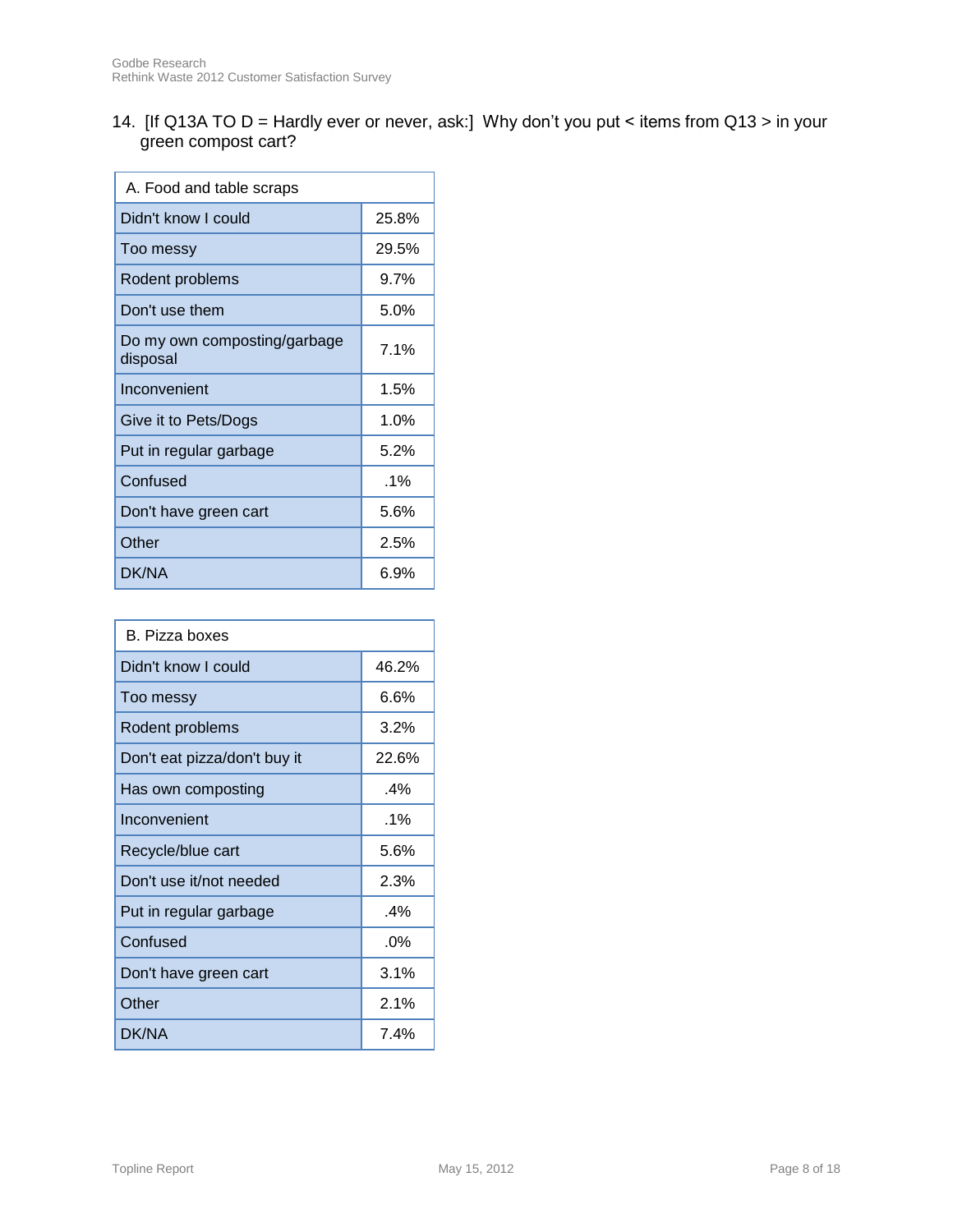| C. Food and beverage soiled paper plates,<br>cups, napkins and towels |        |  |
|-----------------------------------------------------------------------|--------|--|
| Didn't know I could                                                   | 46.4%  |  |
| Too messy                                                             | 12.7%  |  |
| Rodent problems                                                       | 6.4%   |  |
| Don't use them                                                        | 11.1%  |  |
| Put it in my own compost                                              | $.9\%$ |  |
| Inconvenient                                                          | $.8\%$ |  |
| Put in recycle/blue cart                                              | 2.9%   |  |
| Put in regular garbage                                                | 3.8%   |  |
| Confused                                                              | .6%    |  |
| Don't have green cart                                                 | 4.3%   |  |
| Other                                                                 | 1.6%   |  |
| DK/NA                                                                 | 8.5%   |  |

| D. Yard clippings         |        |  |
|---------------------------|--------|--|
| Didn't know I could       | 23.3%  |  |
| Too messy                 | 7.8%   |  |
| Rodent problems           | 1.9%   |  |
| Don't have a yard/no need | 25.8%  |  |
| Have my own compost       | 5.3%   |  |
| Gardner/HOA               | 5.4%   |  |
| Confused                  | $.0\%$ |  |
| Don't have green cart     | 8.3%   |  |
| Other                     | 4.3%   |  |
| DK/NA                     | 17.9%  |  |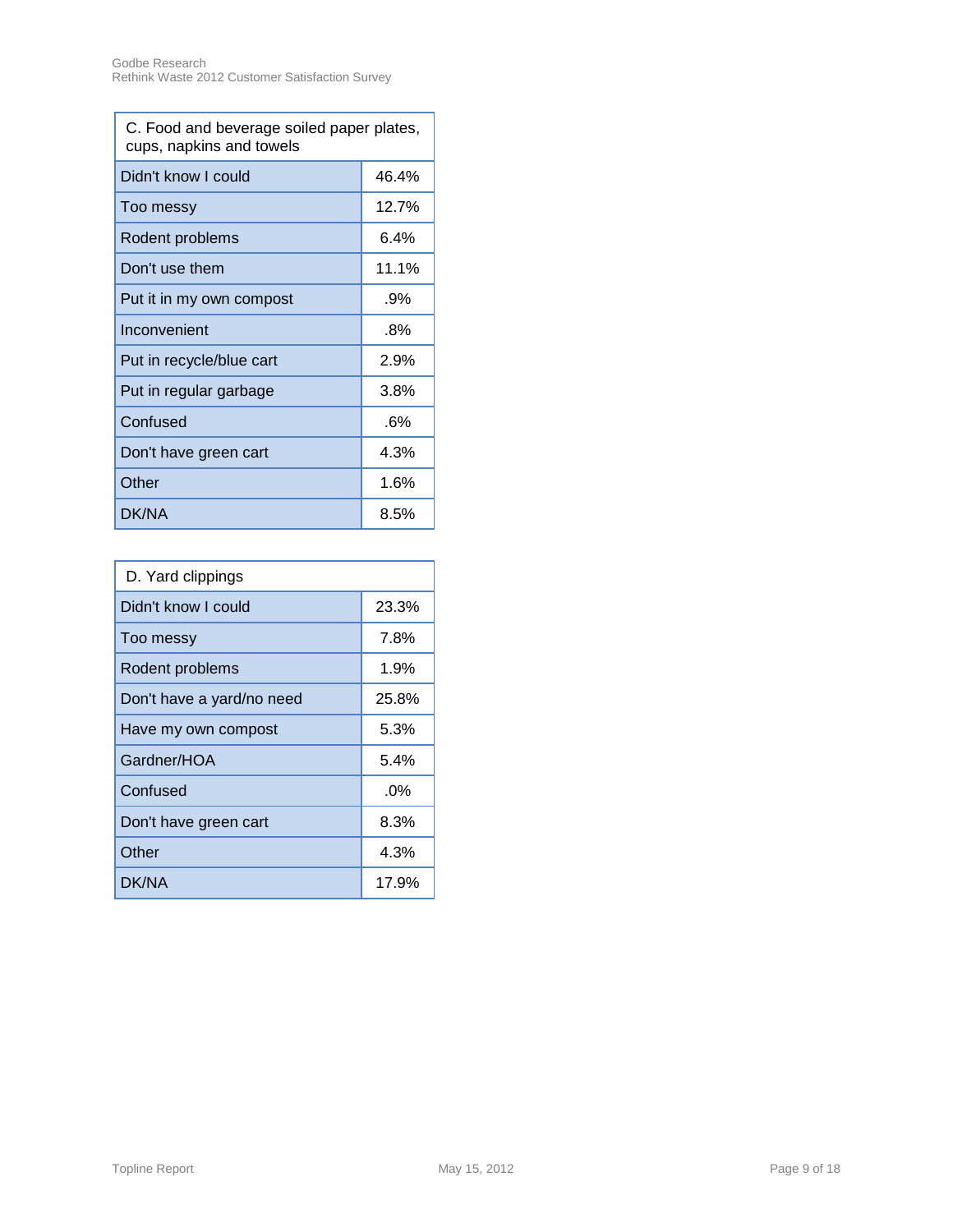15. How frequently do you set out your compost cart for pick up?

| Weekly                | 66.0% |
|-----------------------|-------|
| Every other week      | 18.9% |
| Monthly               | 5.8%  |
| Don't compost         | 3.7%  |
| Don't have composting | 2.6%  |
| DK/NA                 | 3.1%  |

16. Generally speaking, how full is your compost cart, that is the green cart, on the day it is picked up by Recology? Would you say it is:

| Completely full            | 29.3%   |
|----------------------------|---------|
| Three quarters full        | 29.0%   |
| Half full                  | 23.8%   |
| One quarter full           | 7.1%    |
| Less than one-quarter full | 1.8%    |
| DK/NA                      | $9.0\%$ |

17. Would you say that the frequency of your compost cart pick up meets your needs, is not picked up often enough, or is picked up too often?

| Meets your needs              | 86.3%   |
|-------------------------------|---------|
| Is not picked up often enough | $2.2\%$ |
| Is picked up too often        | $4.1\%$ |
| DK/NA                         | 74%     |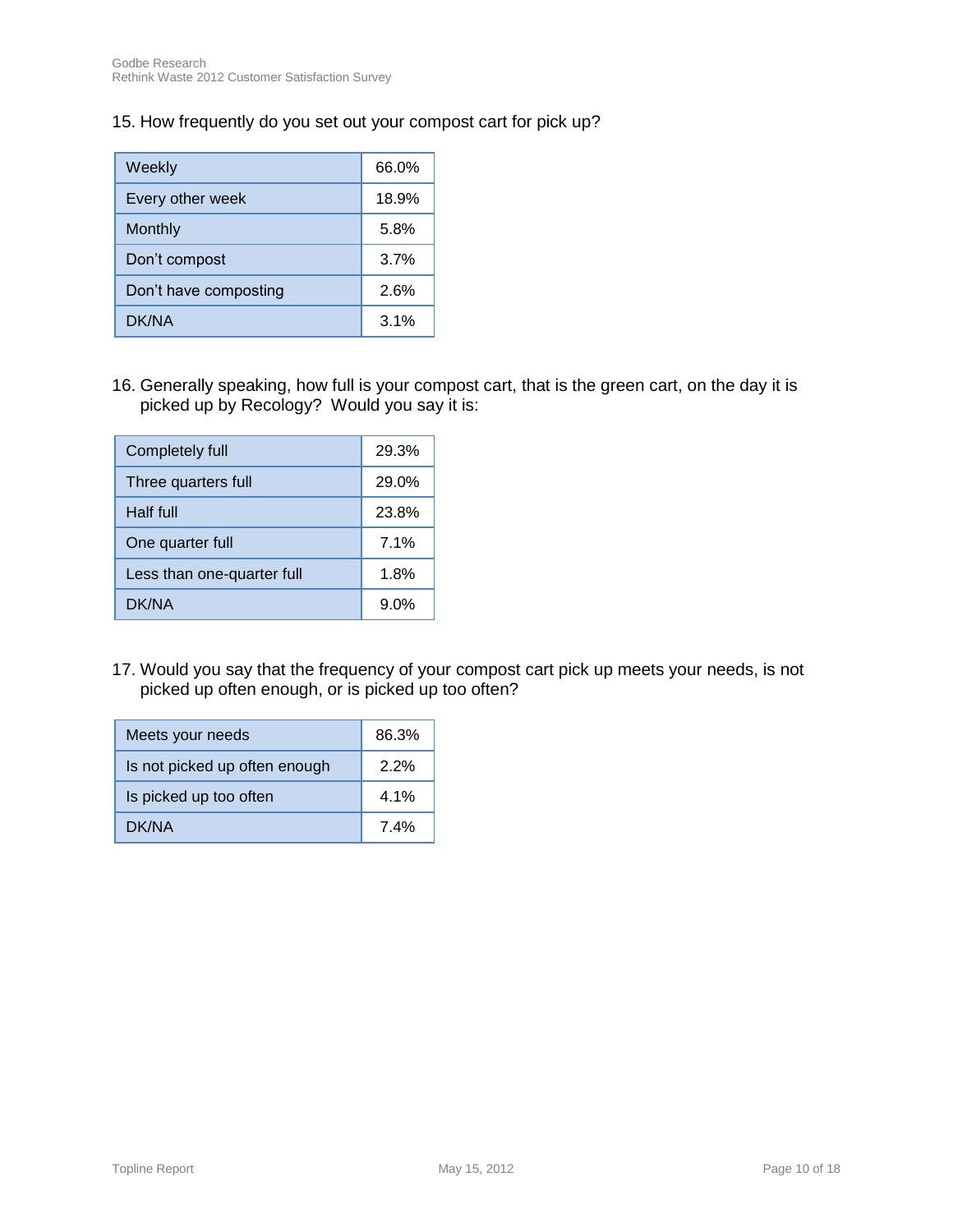18. Now I'm going to read a list of additional services that are available to you at no additional cost. Here's the (first / next) one \_\_\_\_\_\_\_\_. Did you know you have this program as part of your CartSMART services?

|                                                        | Yes,<br>Aware | No.<br><b>Not Aware</b> | DK/NA  |
|--------------------------------------------------------|---------------|-------------------------|--------|
| A. Twice a year bulky item pick-up                     | 77.7%         | 21.4%                   | .9%    |
| B. Curbside household battery and cell phone recycling | 56.4%         | 42.9%                   | $.7\%$ |
| C. Curbside used motor oil and oil filter recycling    | 52.1%         | 46.3%                   | 1.6%   |
| D. Compost give away                                   | 34.4%         | 61.5%                   | 4.0%   |
| E. Document shredding events                           | 27.0%         | 72.2%                   | $.8\%$ |

19. Now that we have discussed the topic in more detail, do you think that your recycling, composting and garbage services are a good value for the money you pay?

| Yes, good value      | 74.0% |
|----------------------|-------|
| Mixed opinions       | 12.1% |
| No, not a good value | 10.0% |
| DK/NA                | 3.9%  |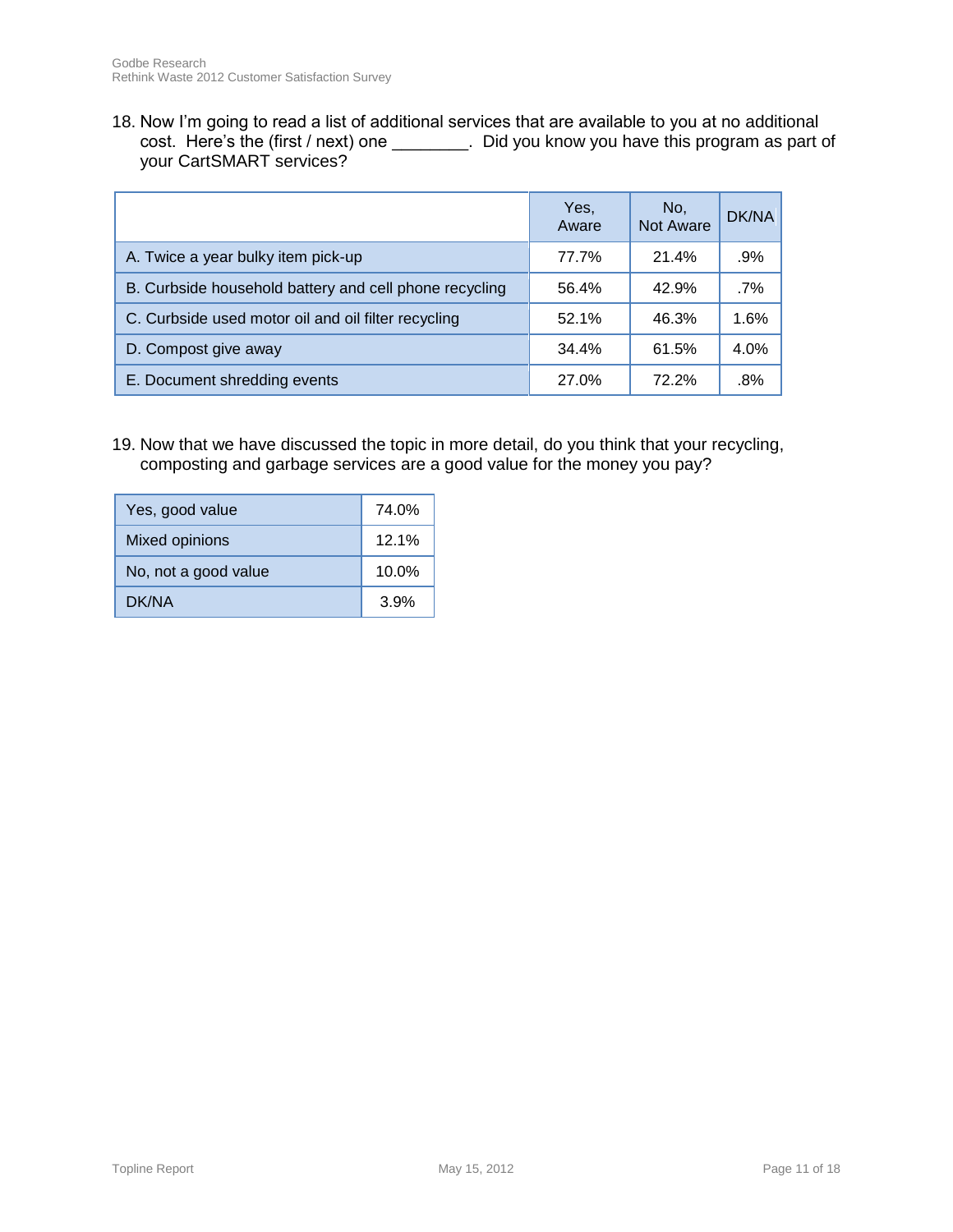### CUSTOMER SERVICE

20. Generally speaking, are you satisfied or dissatisfied with the overall quality of the service you receive from Recology? Is that very or somewhat [satisfied/dissatisfied]?

| Very satisfied                     | 72.0% |
|------------------------------------|-------|
| Somewhat satisfied                 | 19.9% |
| Neither satisfied nor dissatisfied | 2.9%  |
| Somewhat dissatisfied              | 3.5%  |
| Very dissatisfied                  | 1.5%  |
| DK/NA                              | 3%    |

#### 21. In the last 12 months, have you contacted Recology for any reason?

| <b>Yes</b>  | 29.9% |
|-------------|-------|
| 69.6%<br>Nο |       |
| DK/NA       | .5%   |

#### 22. [If Q21 = Yes, ask:] Why did you contact Recology?

| Report missed or skipped pick up                                                                                                      | 22.1% |
|---------------------------------------------------------------------------------------------------------------------------------------|-------|
| Obtain information about pick-up of large or bulky items/household appliances                                                         | 17.3% |
| Get different sized cart                                                                                                              | 10.4% |
| Report a problem (non-specific)                                                                                                       | 8.1%  |
| Report a billing problem                                                                                                              | 5.2%  |
| Obtain information about disposing of toxics or disposing of household hazardous waste                                                | 4.1%  |
| Obtain information about composting                                                                                                   | 3.8%  |
| Carts not put back properly                                                                                                           | 3.2%  |
| Obtain information about cart placement                                                                                               | 3.0%  |
| Obtain information about recycling                                                                                                    | 2.9%  |
| Obtain information about recycling of electronics including: TV, computer monitors,<br>computers, cell phones, and batteries disposal | 2.9%  |
| Need a special/extra pick up                                                                                                          | 2.7%  |
| Start/cancel service due to moving/vacation                                                                                           | 1.6%  |
| Missing cart/container                                                                                                                | 1.6%  |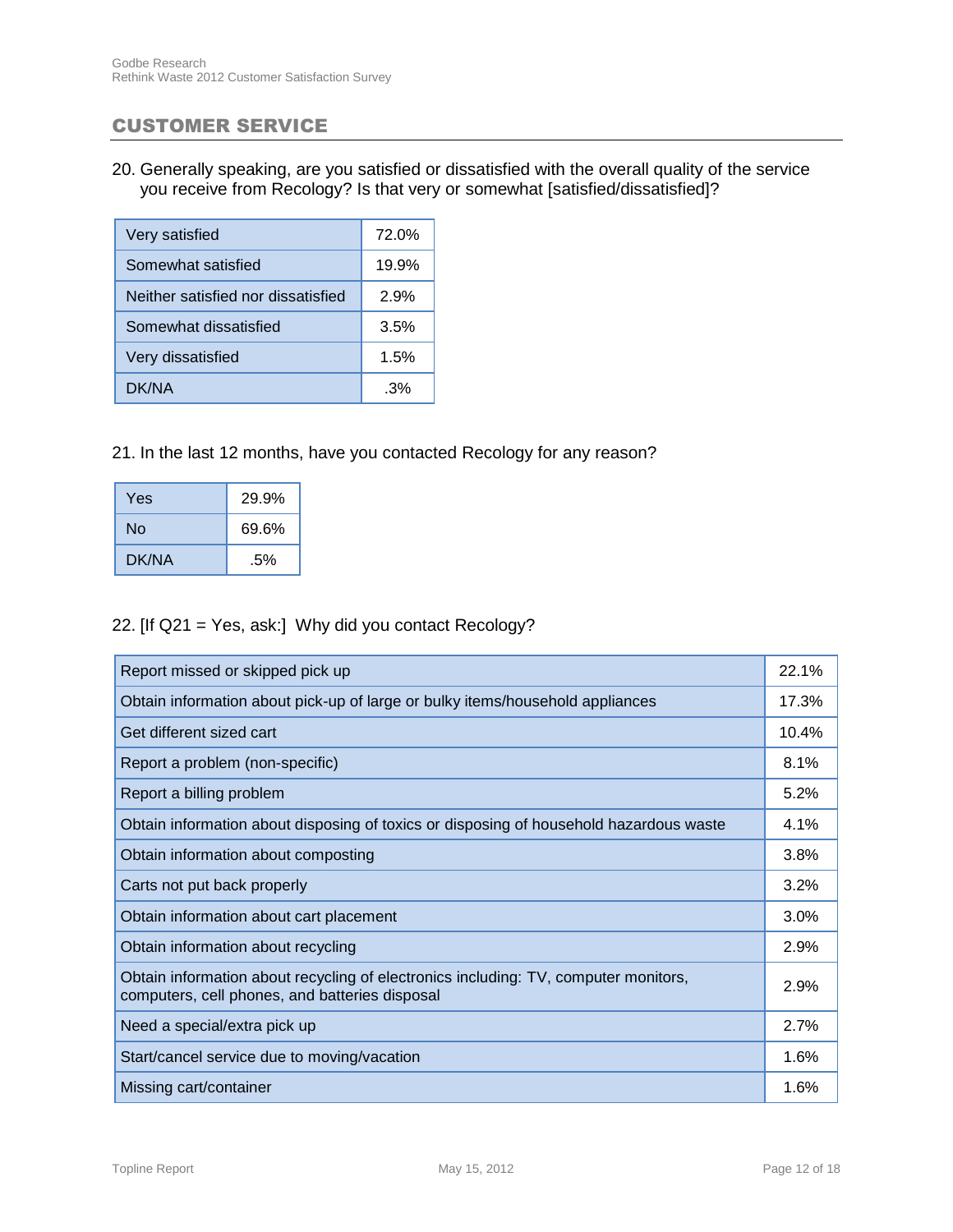| Report truck problem                                 | 1.0% |
|------------------------------------------------------|------|
| General questions/paying bills                       | .6%  |
| Report a spill                                       | .6%  |
| Obtain information about disposing of used motor oil | .4%  |
| Other                                                | 7.8% |
| DK/NA                                                | 1.0% |

23. Overall, are you satisfied or dissatisfied with Recology in terms of \_\_\_\_\_\_\_\_\_\_\_\_\_\_\_\_\_\_\_? Would that be very <satisfied/dissatisfied> or somewhat <satisfied/dissatisfied>?

|                                                                           | Mean<br>Score | Very<br>Sat. | Smwt.<br>Sat. | <b>Neither</b><br>Sat.nor<br>Dissat. | Smwt.<br>Dissat. | Very<br>Dissat. | DK/NA |
|---------------------------------------------------------------------------|---------------|--------------|---------------|--------------------------------------|------------------|-----------------|-------|
| A. Getting your problem resolved or<br>question answered                  | 1.40          | 67.5%        | 18.3%         | 1.7%                                 | 6.0%             | 4.9%            | 1.6%  |
| B. The customer service you received                                      | 1.53          | 70.8%        | 18.5%         | 1.9%                                 | 4.5%             | 2.6%            | 1.8%  |
| C. The time you were on hold                                              | 1.41          | 60.3%        | 18.9%         | 8.3%                                 | 3.4%             | 2.4%            | 6.7%  |
| D. The service you receive from the<br>drivers who pick up from your home | 1.39          | 65.2%        | 18.0%         | 5.7%                                 | 6.1%             | 2.9%            | 2.1%  |
| E. How quickly your problem was resolved                                  | 1.36          | 67.4%        | 15.7%         | 2.2%                                 | 4.9%             | 6.9%            | 2.9%  |

Computation of Mean Scores:

"Very Satisfied" = +2, "Somewhat Satisfied" = +1, "Neither Satisfied nor Dissatisfied" = 0, "Somewhat Dissatisfied" = -1, and "Very Dissatisfied" = -2.

### 24. How far apart do you set your carts out for pick up?

| About a half foot apart  | 13.1% |
|--------------------------|-------|
| About one foot apart     | 30.8% |
| About two feet apart     | 37.8% |
| Right next to each other | 13.6% |
| DK/NA                    | 4 7%  |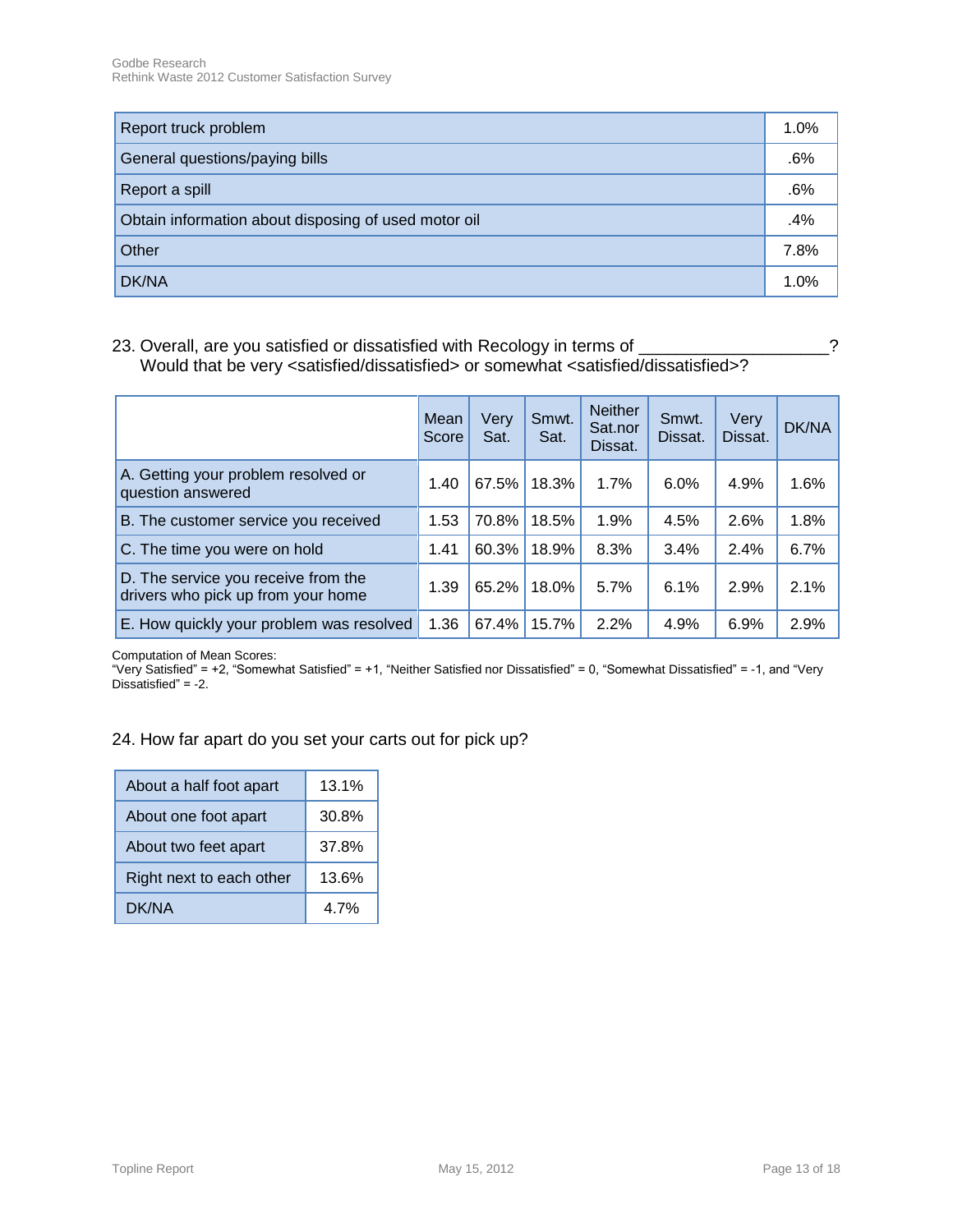## 25. How soon after your carts have been emptied do you put them away?

| Immediately                              | 20.2%  |
|------------------------------------------|--------|
| Same day                                 | 72.6%  |
| Next day                                 | 3.9%   |
| Always keep them out/don't put them away | 1.7%   |
| I have backyard service                  | $.4\%$ |
| DK/NA                                    | 1.3%   |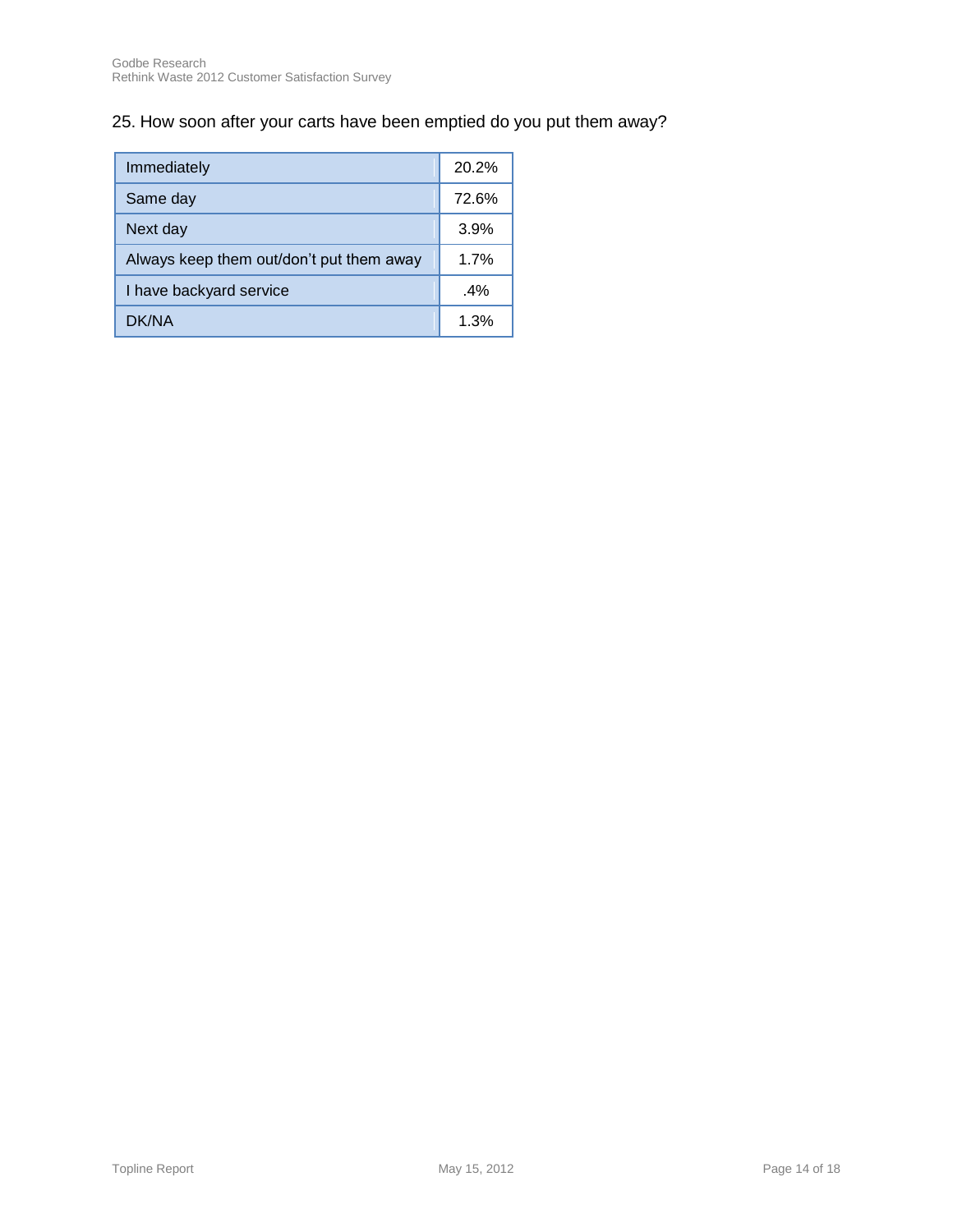### HOUSEHOLD HAZARDOUS WASTE COLLECTION

#### **[Asked only of Residents of Belmont, East Palo Alto, Foster City, Hillsborough, Menlo Park, San Carlos, City of San Mateo, West Bay Sanitary District]**

26. Before today, have you seen, heard or read anything about the Household Hazardous Waste Door-to-Door Collection program, and if so, have you used the program?

| Yes, aware and used program  | 9.8%  |
|------------------------------|-------|
| Yes, aware, not used program | 23.4% |
| No, not aware                | 65.9% |
| DK/NA                        | .9%   |

27. [If Q26 = Yes, aware and used program, ask:] Generally speaking, are you satisfied or dissatisfied with the Door-to-Door Household Hazardous Waste collection program? Is that very or somewhat [satisfied/dissatisfied]?

| Very satisfied                     | 76.5% |
|------------------------------------|-------|
| Somewhat satisfied                 | 10.1% |
| Neither satisfied nor dissatisfied | 6.2%  |
| Somewhat dissatisfied              | 2.9%  |
| Very dissatisfied                  | .3%   |
| DK/NA                              | 4 በ%  |

#### **[Asked only of Residents of Atherton, Burlingame, Redwood City:]**

28. Would you be interested in a convenient door-to-door collection program for such items as paints, solvents, insecticides, electronics, sharps, and fluorescent bulbs if it cost just \$5.40 PER YEAR?

| Yes, interested    | 35.7% |
|--------------------|-------|
| No, not interested | 58.3% |
| DK/NA              | 6.0%  |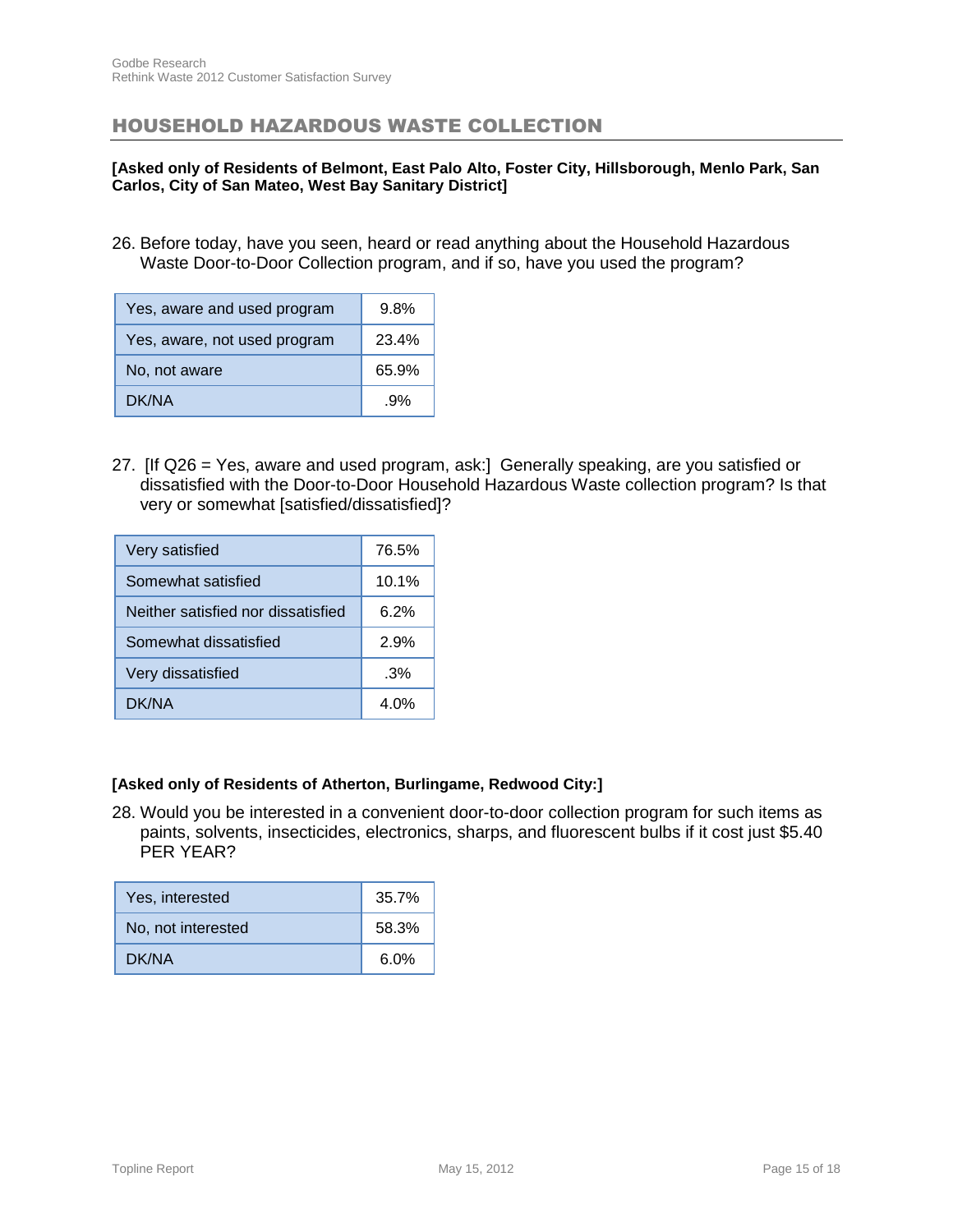#### DEMOGRAPHICS

And now just a few questions for comparison purposes.

A. To begin with, do you, or someone in your household, set out your recycle, compost or garbage carts each week, or is that done by the maintenance staff at your apartment or condominium?

| Respondent or someone in your household sets out garbage          | 97.8% |
|-------------------------------------------------------------------|-------|
| My personal household staff/maid /gardener sets it out for for me | 1.6%  |
| I have backyard service                                           | .6%   |

#### B. Record Gender [Recorded from voice.]

| Male   | 48.4% |
|--------|-------|
| Female | 51.6% |

### C. [If RDD sample] What city do you live in?

| Atherton                           | 1.8%    |
|------------------------------------|---------|
| <b>Belmont</b>                     | 6.9%    |
| <b>Burlingame</b>                  | 7.6%    |
| East Palo Alto                     | 6.5%    |
| <b>Foster City</b>                 | $8.0\%$ |
| Hillsborough                       | 2.7%    |
| Menlo Park                         | 8.2%    |
| Redwood City                       | 19.8%   |
| San Carlos                         | 7.3%    |
| San Mateo                          | 26.0%   |
| County of San Mateo/unincorporated | $.8\%$  |
| <b>West Bay Sanitary District</b>  | 4.4%    |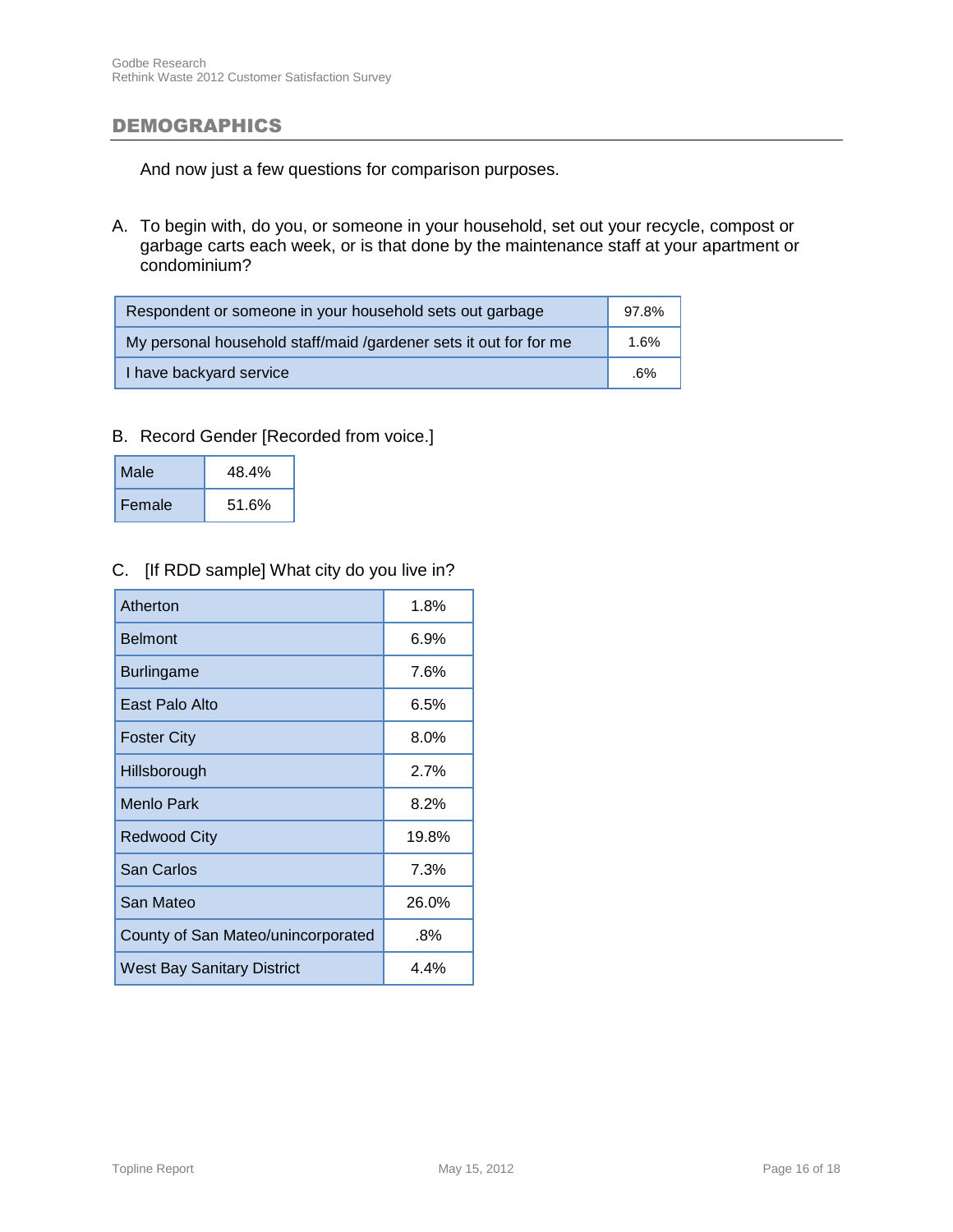D. Now I am going to read some age groups. Please stop me when I reach the group that best describes your age:

| 18 to 24             | 10.0%   |
|----------------------|---------|
| 25 to 29             | 7.8%    |
| 30 to 34             | 7.7%    |
| 35 to 39             | 12.1%   |
| 40 to 44             | 9.6%    |
| 45 to 49             | 10.8%   |
| 50 to 54             | 8.6%    |
| 55 to 59             | $8.2\%$ |
| 60 to 64             | 7.2%    |
| 65+ years            | 17.0%   |
| Prefer not to say/NA | 1.0%    |

## E. Do you own or rent your place of residence?

| Own   | 74.1% |
|-------|-------|
| Rent  | 23.6% |
| Other | 2.0%  |
| DK/NA | .3%   |

### F. What is the primary language used in your household?

| Arabic                     | .9%    |
|----------------------------|--------|
| <b>Chinese - Cantonese</b> | .9%    |
| Chinese - Mandarin         | 1.8%   |
| English                    | 88.7%  |
| Filipino/Tagalog           | .3%    |
| Japanese                   | .2%    |
| Hindi                      | .5%    |
| <b>Russian</b>             | $.1\%$ |
| Spanish                    | 4.4%   |
| Vietnamese                 | $.1\%$ |
| Other                      | 1.5%   |
| DK/NA                      | .6%    |